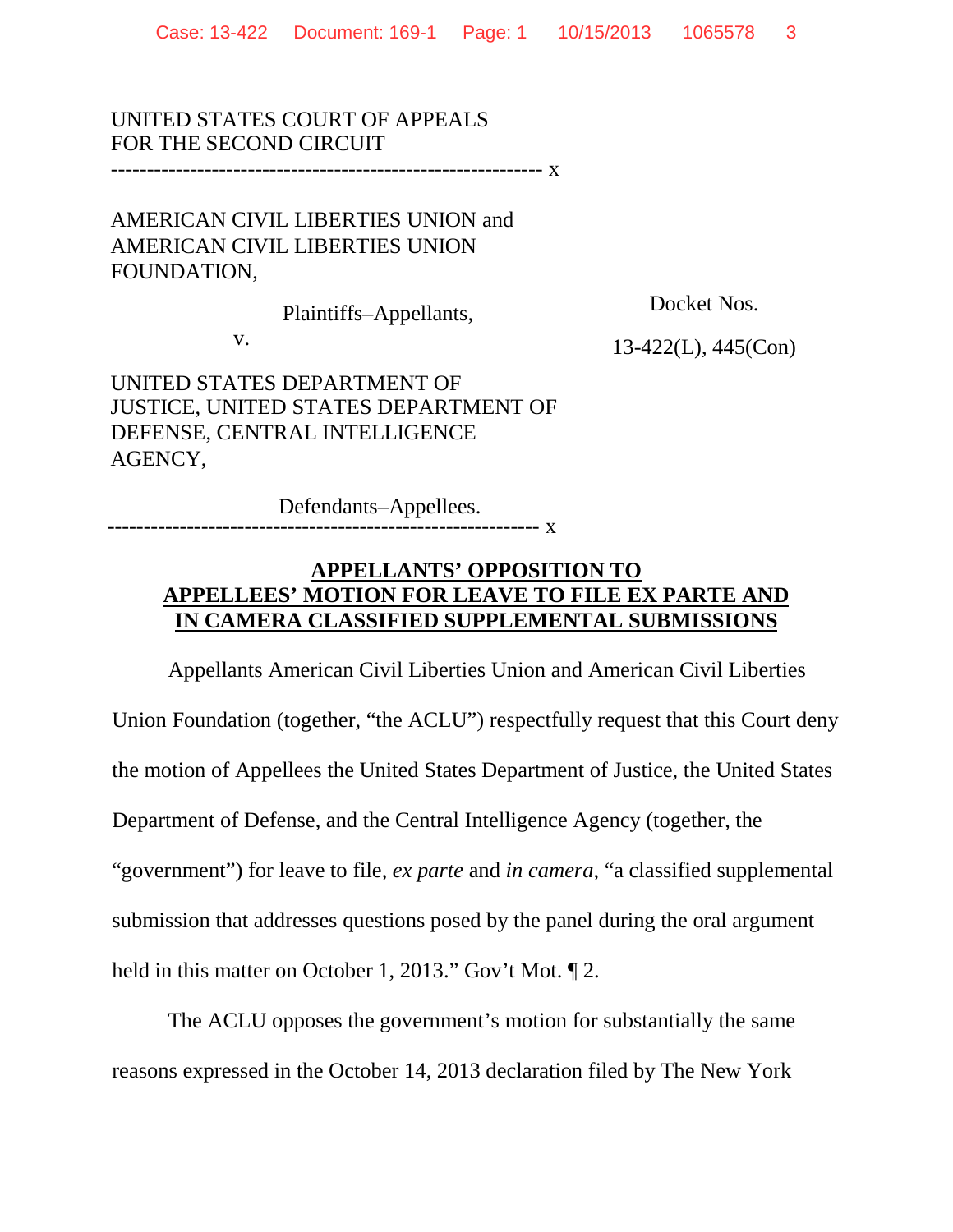Times Co. *See* Declaration of David E. McCraw in Opposition to Government's Motion to File Classified Supplement, *N.Y. Times Co. v. U.S. Dep't of Justice*, No. 13-422 (2d Cir. Oct. 14, 2013), ECF No. 168. The Court did not request that the government provide "an additional answer to a question posed during oral argument that could not be adequately and completely answered in a public setting," Gov't Mot. ¶ 6, and the government lacks any basis for substituting an entirely secret answer now for one given during oral argument. Moreover, the government has not attempted to explain why its new answer cannot be provided, or even summarized, on the public record. *See, e.g.*, *Wilner v. Nat'l Sec. Agency*, 592 F.3d 60, 68 (2d Cir. 2009); *Phillippi v. CIA,* 546 F.2d 1009, 1013 (D.C. Cir. 1976); *Armstrong v. Exec. Office of the President*, 97 F.3d 575, 580 (D.C. Cir. 1996). As such, the government's request is fundamentally incompatible with the FOIA and the Court should deny it. *See, e.g.*, *Local 3, Int'l Bhd. of Elec. Workers, AFL–CIO v. NLRB,* 845 F.2d 1177, 1180 (2d Cir. 1988) ("*In camera* review is considered the exception, not the rule . . . .").